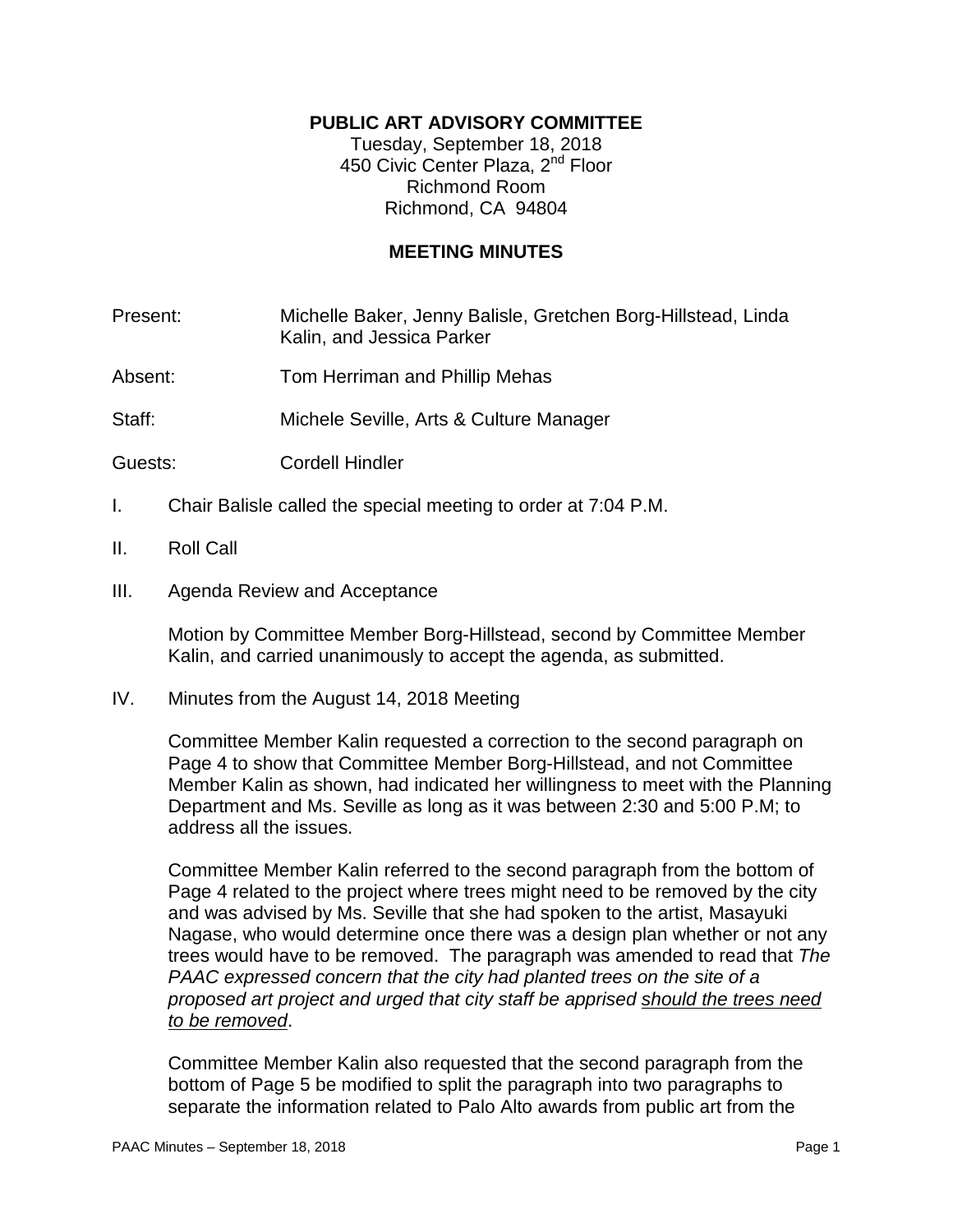paragraph inviting Florene Wiley to a PAAC meeting.

Motion by Committee Member Borg-Hillstead, second by Committee Member Parker, and carried unanimously to accept the minutes of the August 14, 2018 meeting, as amended.

V. Introduction of New PAAC Member Michelle Baker

Michelle Baker, the newly appointed member of the Public Art Advisory Committee, was warmly welcomed by the Committee.

VI. Public Comment

CORDELL HINDLER, Richmond, announced Contra Costa Civic Theater's new musical *Allegiance,* and advised that he would forward the link to the musical to Michele Seville for distribution to the PAAC mailing list. He also announced some recent appointments by the City Council to the Richmond Arts & Cultural Commission.

VII. Report on Status of Proposed Public Art Board Ordinance and Public Art Policies & Procedures (P&P)

Michele Seville reported that all of the documents to the request for legal opinion had been presented to Katy Curl, Director of Library and Cultural Services, and that the RLO was expected to be forwarded to the City Attorney on September 19.

Committee Member Kalin asked for verification that the proposed Public Art Board Ordinance had been set aside at this time and had not been included in the submittal to the City Attorney. Staff confirmed this.

As to why that had not been included, Ms. Seville explained that the issues related to the Public Art Board were separate from the P&P. When asked about the timeline involved, she was uncertain but noted that the primary issue was to submit the P&P to the City Attorney for comment and recommendation.

Chair Balisle recommended that the PAAC submit a letter to Ms. Curl requesting a summary of her actions and vision related to the PAAC to keep the PAAC informed.

Committee Member Kalin explained that the Ad Hoc Committee had been working on the P&P and the Public Art Board Ordinance for some time and understood that the Ordinance was more critical than the P&P at this time. She also commented that as a member of the Ad Hoc Committee, the section related to the developers' procedures was missing significant information that had been intended to be included once the policy had been clarified. She emphasized that section, as submitted, was never intended as a completion to the document.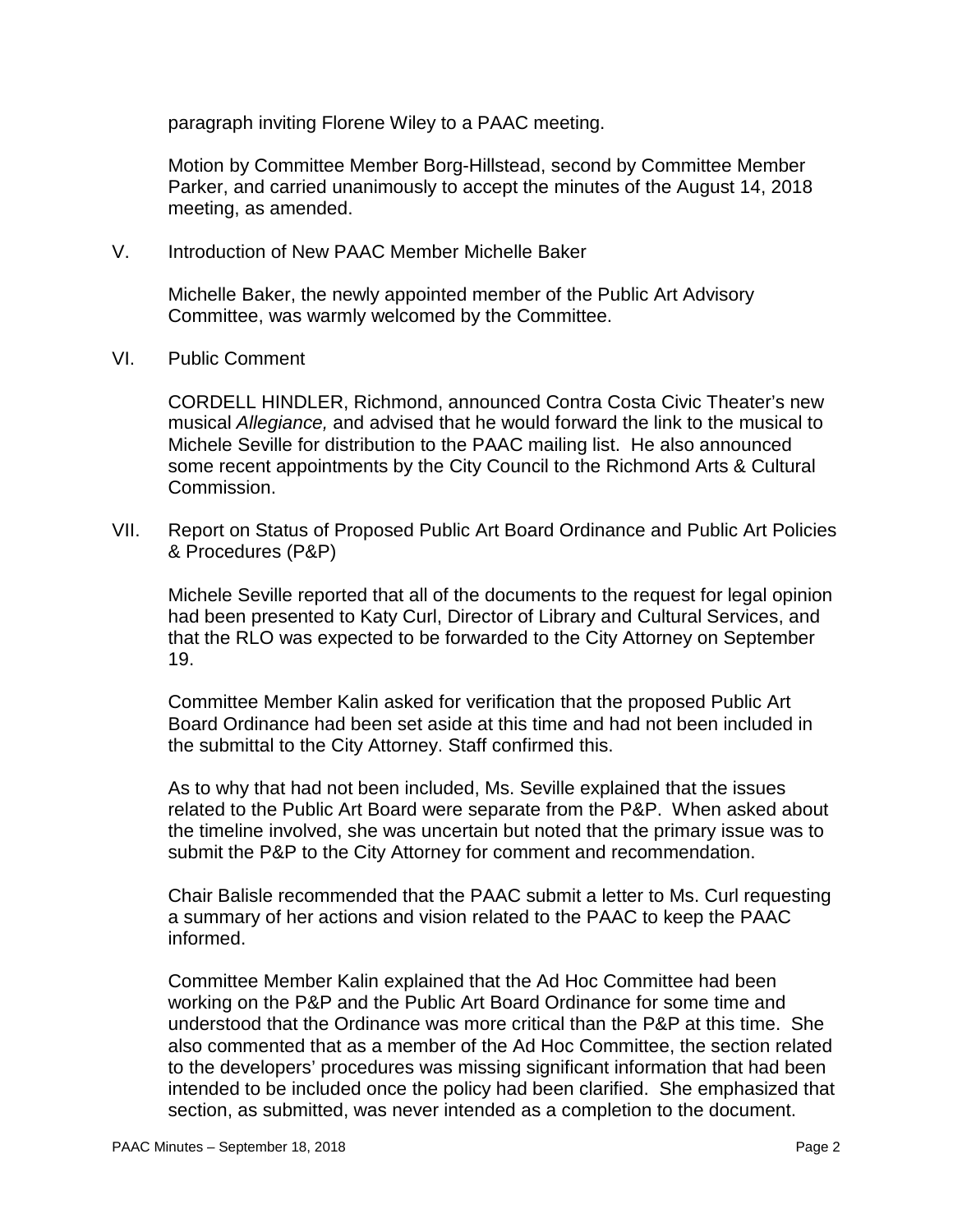Ms. Seville advised that she would provide an email summary with submittal of the information to the City Attorney to identify the background and chronology of the effort to provide a clear picture of what had been done to date. She also noted that once the City Attorney had provided his comments, the document would return to the PAAC for review, comment, and approval.

#### VIII. Review and Vote on Public Art Roster

Chair Balisle reported that after the last meeting the PAAC's requested suggestions and changes had been incorporated into the Public Art Roster and the revised document that had been submitted included those changes. She emphasized the importance of the document given the developer requests for artists' names and the Percent for Art requirements, and sought PAAC review and comment.

Ms. Seville identified the next step as submittal of the document and the instructions to artists to the Finance Department for approval, after which it could be implemented.

Motion by Committee Member Borg-Hillstead, second by Committee Member Kalin, and carried unanimously to approve the Public Art Roster Summary, to be submitted to the Finance Department for approval.

IX. Report on Staff's Meeting with Planning Department re Public Art Checklist and Planning/Building Forms

Ms. Seville reported that she had met with Lina Velasco in the Planning Department on August 29, confirmed that developers were now being informed of the Percent for Art requirement, and the information related to that requirement would now be located on the planning and building forms, specifically on the Inspection Record Card and the Multi-Family Residential and/or Commercial Development Project checklist.

Committee Member Kalin commented that there was another form similar to the Multi-Family Residential form that related to private residences, and while it was noted by Ms. Seville that form was reportedly not applicable, she sought a clarification given the language in the ordinance.

Ms. Seville recommended a review of the private ordinance language at the next PAAC meeting.

Ms. Seville referred to the list of all new private development projects that had been submitted separately, and sought comments from the PAAC. She verified that August 18, 2017 was the eligible date of project applicability.

Committee Member Borg-Hillstead reported that she had reviewed the list, had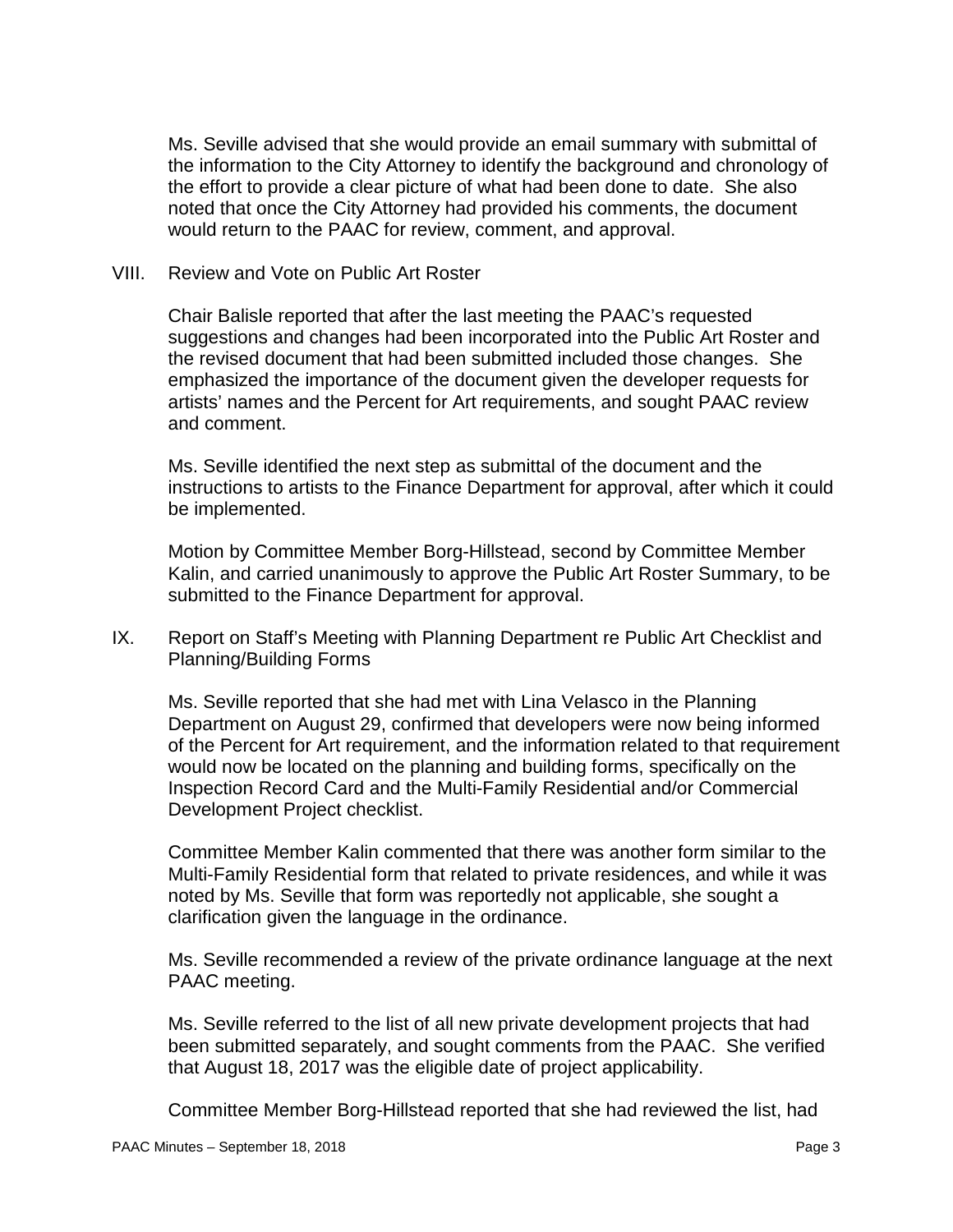found three applicable projects, and would provide her comments to Ms. Seville. Committee Member Baker requested an electronic copy of the list that could be converted to Excel, to then include the estimated cost of each project to verify eligibility.

Ms. Seville reported that the Planning Department would craft a boilerplate letter to projects that had not been asked to contribute the Percent for Art allocation. On the question as to whether individual addresses could be part of a larger multi-family application, she would verify how that would be addressed. She also noted that Ms. Velasco had recommended that the brochure and all supporting documents associated with private development be posted on line, with potentially a website or a special portion of the city's website for private developers under the Planning Department for ease of use by developers.

Committee Member Kalin recommended instead the creation of a new public art website for the documentation rather than attempting to incorporate into the existing site, which could be linked with the Planning Department. The PAAC recommended that topic, along with how such a website could be funded, for discussion at the next meeting.

X. Report on New Developer Handout Materials and Brochure Update

Ms. Seville reported the number one suggestion offered by Ms. Velasco was to swap out the photos and include photos of Richmond public art along with examples of what might be done.

Chair Balisle recommended keeping track of what was possible, and Committee Member Parker commented that with the opportunity to create a website, there would still be the opportunity to add something similar to a photo album and include images to inspire or showcase actual local artists without limitation.

Committee Member Kalin noted that one of the examples was the Palo Alto brochure, which had used examples from other places to show their vision beyond what already existed. She referred to Emeryville's examples of public art that already existed and emphasized the intent of the Richmond brochure to introduce developers to the new ordinance. She added that Richmond had no public art using the money from the new ordinance.

Ms. Seville commented, however, that there was public art in Richmond that had been created at the request of private developers. She identified the location of some of that art.

Committee Member Kalin asked for photos of that art to consider what might be included in the brochure. Given the website and other opportunities, she stated there would be an ability to post a lot online, and recommended an FAQ or examples for another sheet to avoid attempts to fit everything on one sheet. .On the discussion, she requested an email to identify how the photos had been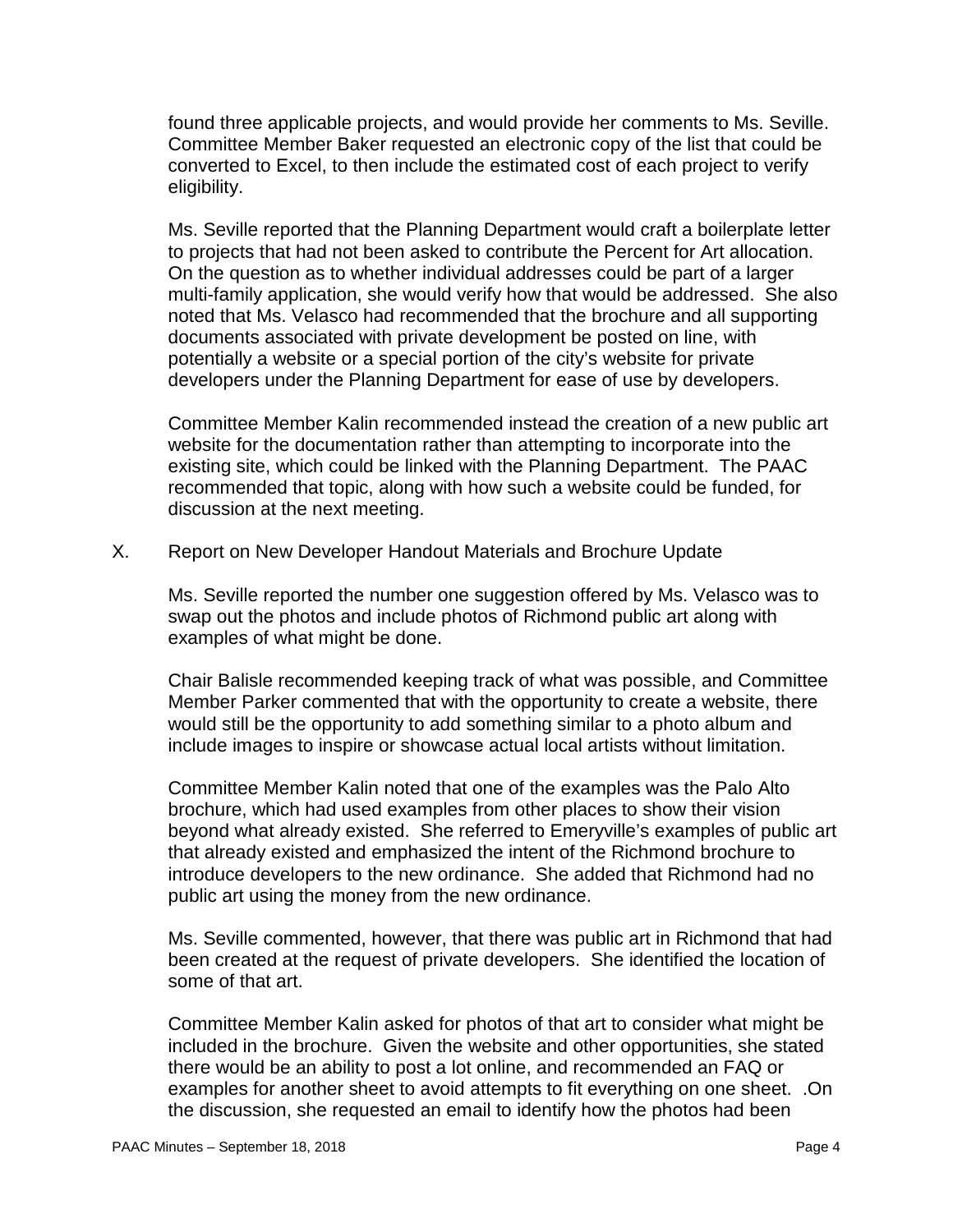selected and where they had originated, for presentation to Ms. Velasco.

XI. Discussion of Percent for Art in Private Development Implementation Plan

Committee Member Kalin reported that the Ad Hoc Committee had devised a list of what needed to be completed to create a smooth process. She summarized the tasks involved, identified the status of each, and spoke to the tasks that would need to be completed prior to the presentation to the Planning Department for comment. A presentation from the PAAC to the Planning Department is expected in the near future.

XII. Status Report on CIP Projects, Current and Upcoming

Ms. Seville reported there was nothing new with respect to CIP projects.

XIII. Status of New Development Projects/Assignment

Ms. Seville presented a report on the Power Plant Park cannabis project, where space would be leased to growers. She distributed the plans to the PAAC and reported she had submitted a list to Ms. Velasco for opportunities on the project site such as decorative fencing around the entire project, decorative elements on traditional fencing, artwork on the walls of the board room, the education room, or the various meeting spaces, decorative lighting, sculptural elements, and the like.

On the discussion, several recommendations were offered, with a request that examples be provided:

- Consider decorating the poles holding the multiple cameras (Borg-Hillstead):
- Apply art to the actual architecture of the building (Baker);
- Consider a subcommittee to review the many new projects (Balisle);
- Recommend clear directives to subcommittees (Parker);
- Recommend examples of what could be done for public art, with more pieces to be provided (Kalin).

Committee Member Parker noted that the City Council had just approved the new Factory Bar on San Pablo Avenue which offered another opportunity for public art.

Mr. Hindler reported that the Richmond Heights Neighborhood Council had supported the Factory Bar at another location.

## XIV. Staff Report

Ms. Seville highlighted the staff report included in the packet. With respect to the Port Sculpture at Pt. Sheridan, she explained that her budget had paid for the building permit because while included in the contract it had not been budgeted. In response to the PAAC, she suggested the policy of waiving permit fees for